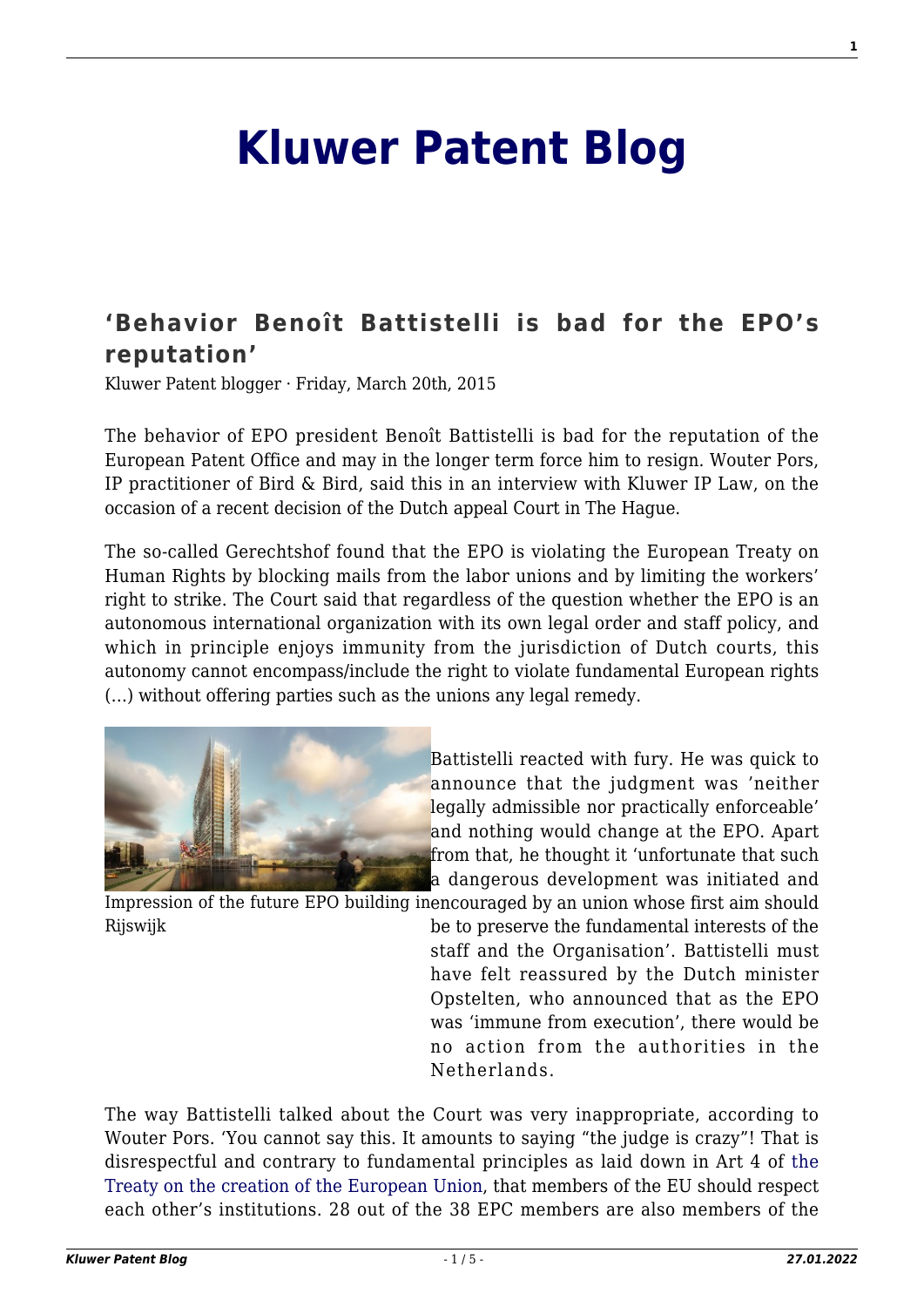European Union. They cannot accept such disrespect towards one of their courts.'

According to Pors, the EPO is an organization which delivers high quality, but Battistelli's behavior is undermining its reputation: 'Whoever is right in the many social conflicts at the EPO, as president of that organization you have to find a way t[o](http://patentblog.kluweriplaw.com/wp-content/uploads/sites/52/2015/03/pors.jpg) tackle these issues, instead of turning your back to the unions, ignoring court decisions, prohibiting strikes and threatening



with disciplinary measures against people who complain. You wouter Pors have to be able to go into a dialogue.'

The same holds for the debate that is going on about the independence of the EPO Boards of Appeal (BoA), says Pors. The discussion intensified last December, when Battistelli personally ordered a BoA member to be suspended from office and escorted from the building because of perceived misconduct. In the opinion of everyone familiar with the Rules of the EPO, the Administrative Council has the power to decide on such a measure and not the President.

Battistelli had been limiting the freedom of the BoA-judges in several ways, and his interference was seen as the clearest example yet that he didn't think high of nor respected the principle of independence of the Board of Appeal members.

Letters from the European Patent Lawyers Association, the Chartered Institute of Patent Attorneys, the Advocate-General of the Dutch High Court, and also of a great majority of the internal and external members of the Boards of Appeal ensued. The response from Battistelli came [on his blog:](http://blog.epo.org/patents/2014-another-successful-year-epo/) 'I would also urge all commentators, especially those having a legal background, to be mindful in their public expression on a case which is still under investigation, in order to protect the rights of the defence and to guarantee the impartiality of the investigation under the supervision of the Administrative Council which is the decision making body.' Many BoA members perceived this as a threat.

According to Wouter Pors, there may have been good reasons to take immediate action against the BoA member, 'but Battistelli shouldn't have done it himself'. Although Pors doesn't think the EPO president will be forced to resign because of this incident – an investigation into the incident will be discussed in the meeting of the Administrative Council on 25 and 26 March, Battistelli 'is definitely making life difficult for himself with his authoritarian behavior and that may be the reason why, sooner or later, he will have to step down'.

The EPO unions, SUEPO and VEOB, as well as many other critics have complained that the Administrative Council, the supervisory body composed of representatives of the EPO member states, is failing in its task to control the president's actions and is no more than a lame duck. 'Instead of exercising oversight, that body is largely responsible for the banana republic that the EPO has become,' Florian Müller of Foss Patents [wrote on his blog](http://www.fosspatents.com/2015/01/pressure-mounts-on-epo-president-and.html), for instance.

Pors doesn't agree: 'The Administrative Council will act. But these things take time. One should realize that the AC is a body of civil servants from 38 member states.

**2**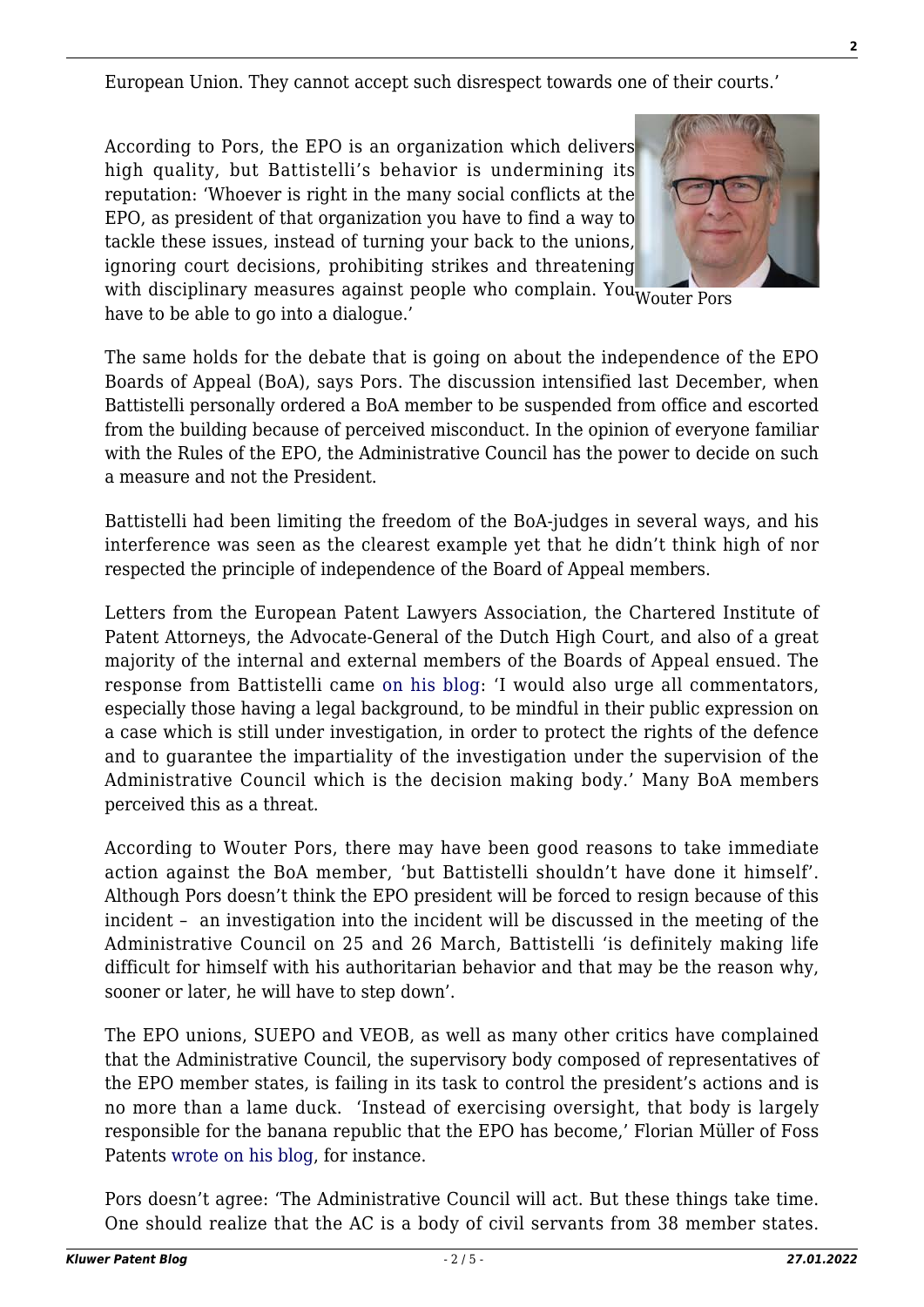Some of these states are very familiar with the patent sector, but many are not. The AC members were not immediately prepared to react when this BoA-member was ousted from the EPO building last December. They had to get more information about what was going on, and to consult with their governments, for instance. But I do expect them to be critical during the meeting later this month.'

The conflict between Battistelli and the BoAs is not just an internal issue. Some people think it could undermine the creation of the Unitary Patent and the Unified Patent Court, as the lack of independence of the Boards is one of the arguments Spain has put forward in its challenge to the UPC (Cases C-146/13 and C-147/13). The Advocate-General of the CJEU, in its opinion on the case of 18 November 2014 refuted the argument (see [here](http://curia.europa.eu/juris/document/document.jsf?text=&docid=159764&pageIndex=0&doclang=EN&mode=lst&dir=&occ=first&part=1&cid=430624) and [here](http://curia.europa.eu/juris/document/document.jsf?text=&docid=159763&pageIndex=0&doclang=en&mode=lst&dir=&occ=first&part=1&cid=430624)), but the CJEU could decide differently now that the struggle at the EPO has made clear there is a big problem indeed.

Pors: 'I think this is highly unlikely. More so, because the EPO has recently come with adequate measures to enhance the independence of the Boards of Appeal. But if I am wrong and the Court thinks another legal check outside the EPO is necessary, this will be a huge and possibly fatal blow to the Unitary Patent Package.'



Minister Ivo Opstelten resigned

Finally, back to the surprising decision of the Dutch minister Opstelten to back EPO president Battistelli's view that Dutch judges cannot force him to do anything. 'I don't understand it and I can only think of one reason', says Wouter Pors: 'the Dutch authorities didn't take their time to make up their mind on this. The decision of the Court had already been served on the EPO which already concluded its enforcement, when Opstelten announced it was in violation of the EPO's immunity, disregarding the very thorough argumentation of the Court on this issue. The minister might just as well have said nothing. The Court's decision didn't contain any sanctions the government could have implemented anyway.'

It was 'clumsy', according to Pors. And it turned out to be one of the last actions of Opstelten as a minister as well. On 9 March, in an unrelated development, he was forced to resign. These things happen more easily at the national level than in international organizations like the EPO, it seems.

The EPO was asked for comment by Kluwer IP Law, and came with a **reaction from its press office** shortly after the publication:

*"The EPO management was grateful for the rapid reaction of the Dutch Government in recognising that the ruling of the Gerechtshof is not executable in view of the immunity provision laid down in the EPC. It is therefore inappropriate to say that pointing to legal problems related to a court decision means to be disrespectful of the*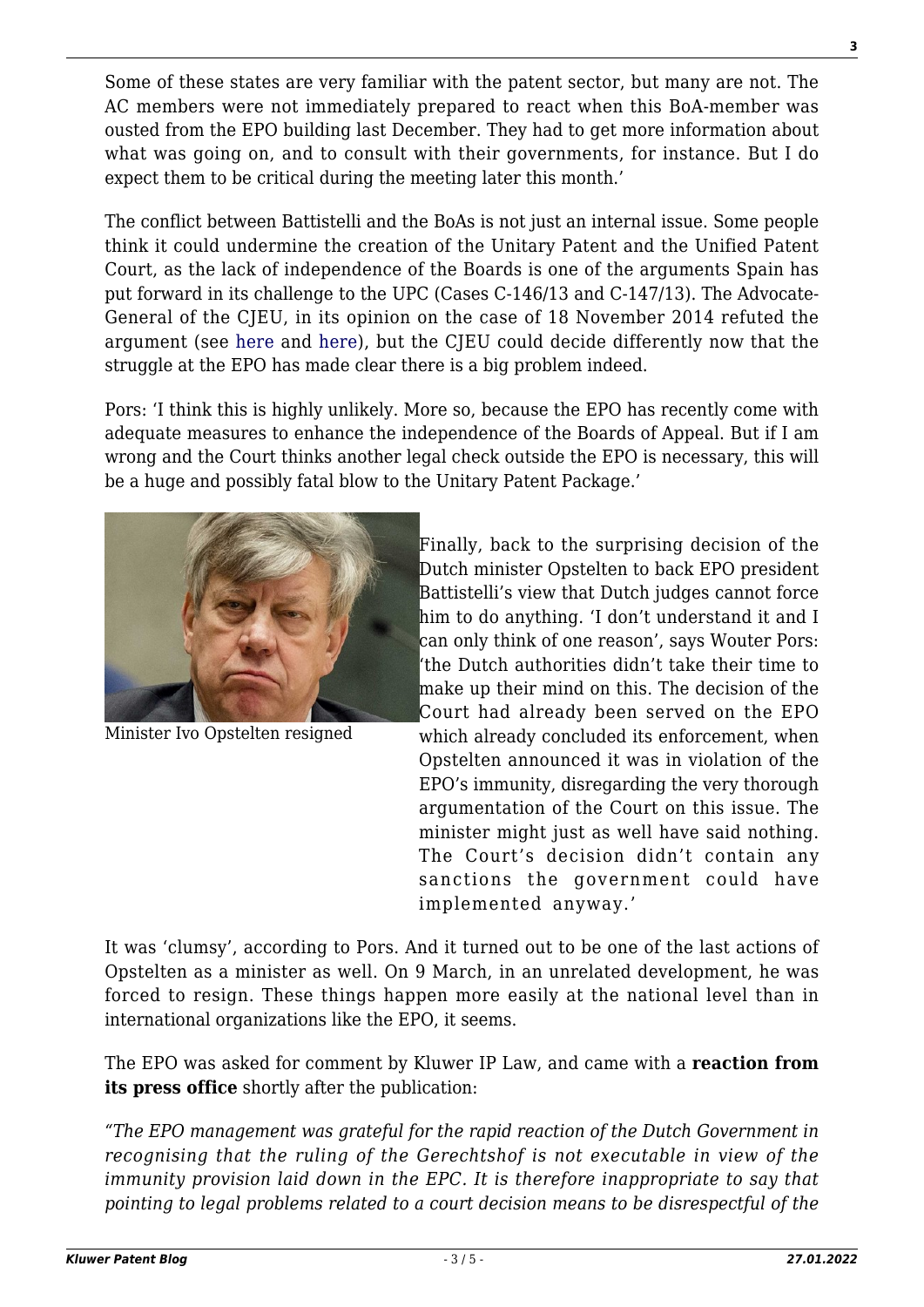*court and the judge who handled the case. The conclusion reached by the Dutch government clearly supports the views expressed by the EPO that the ruling did not sufficiently take into account the principles of immunity applicable to the EPO. A parallel ruling issued by a German court on the same matter further supports this view.*

*Relations of the EPO with the authorities and institutions of our member states in which we have an office have always been fruitful, marked by mutual respect and recognition of our individual obligations and responsibilities. They are the cornerstone for the successful development of the EPO, and have never been contested by the Office.*

*It is misleading to say that the President of the EPO suspended a member of the Boards of Appeal of the EPO. As was publicly stated by the EPO's Administrative Council, the house ban expressed by the President was accepted as a necessary measure under specific and urgent circumstances. The suspension of the member of the Boards of Appeal was decided by the Council and not by the President of the EPO. The Council will also independently decide on the appropriate steps to be taken in this case, which is a unique case in the history of the EPO. This is a purely individual case as it happens sometimes in any institution and the Organisation is just implemented the due process. Independence goes often together with higher standards in terms of duties, behaviours and code of conducts.*

*Contrary to what is stated here, the independence of the Boards of Appeal never was an issue in this discussion, nor will it ever be. There never have been any intervention from any EPO President in the decision making process of the Boards. The decision R19/12 from the Enlarged Board of Appeals referred to a simple appearance of partiality of the Vice-President in charge of the Boards. Thanks notably to the immediate internal measures taken by the EPO President last summer, two recent decisions from the Boards have already dismissed the claims of partiality against the Vice-President and other Boards' members. The proposal of reform under discussion with the member states next week aims at strengthening this aspect by giving greater organizational independence to the Boards of Appeal and also at improving their efficiency as it is foreseen for any good judicial system in Europe nowadays. The scenario depicted here, that a conflict between the EPO President and the Boards of Appeal could undermine the UP and UPC, is totally unfounded."*

For regular updates on the UPC, subscribe to the free [Kluwer IP Law Newsletter](http://webforms.kluwerlawonline.com/genons/toepassingen/kli/arbitration_website/subscribe.asp?prodcode=KIPL).

 $\mathcal{L}_\text{max}$ 

**4**

*To make sure you do not miss out on regular updates from the Kluwer Patent Blog, please subscribe [here.](http://patentblog.kluweriplaw.com/newsletter)*